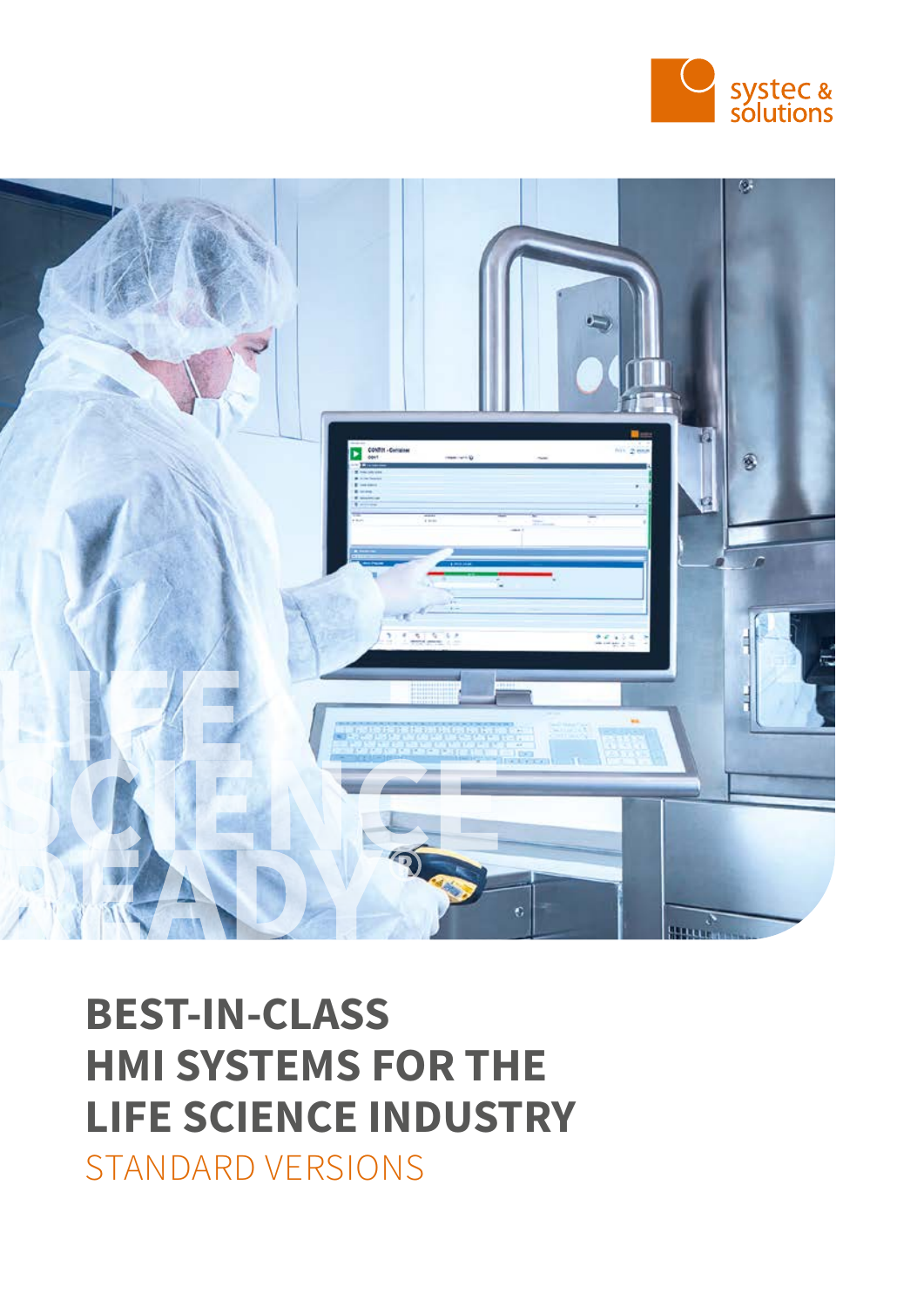# STANDARD VERSIONS NEW!



# PRECONFIGURED SYSTEMS SAVE YOU TIME AND MONEY

We have put together four standard versions of our HMI systems, based on our many years of experience from customer projects in the GMP sector. These versions are perfectly tailored to the specific requirements of your main application, which helps you to quickly identify the exact system that is right for you, and opens the door to a whole host of benefits.

### THREE SIMPLE STEPS ARE ALL IT TAKES

**1 REQUIREMENTS**<br>Ideally, you will already have an overview of the different versions we provide, and let us know your thoughts in an initial discussion.



2 **CONSULTING**<br>We discuss the possibilities afforded by the individual versions together to find the ideal solution for you.



3 BENEFITS Our versions consist of standard components, meaning you benefit from fast processing times and lower costs.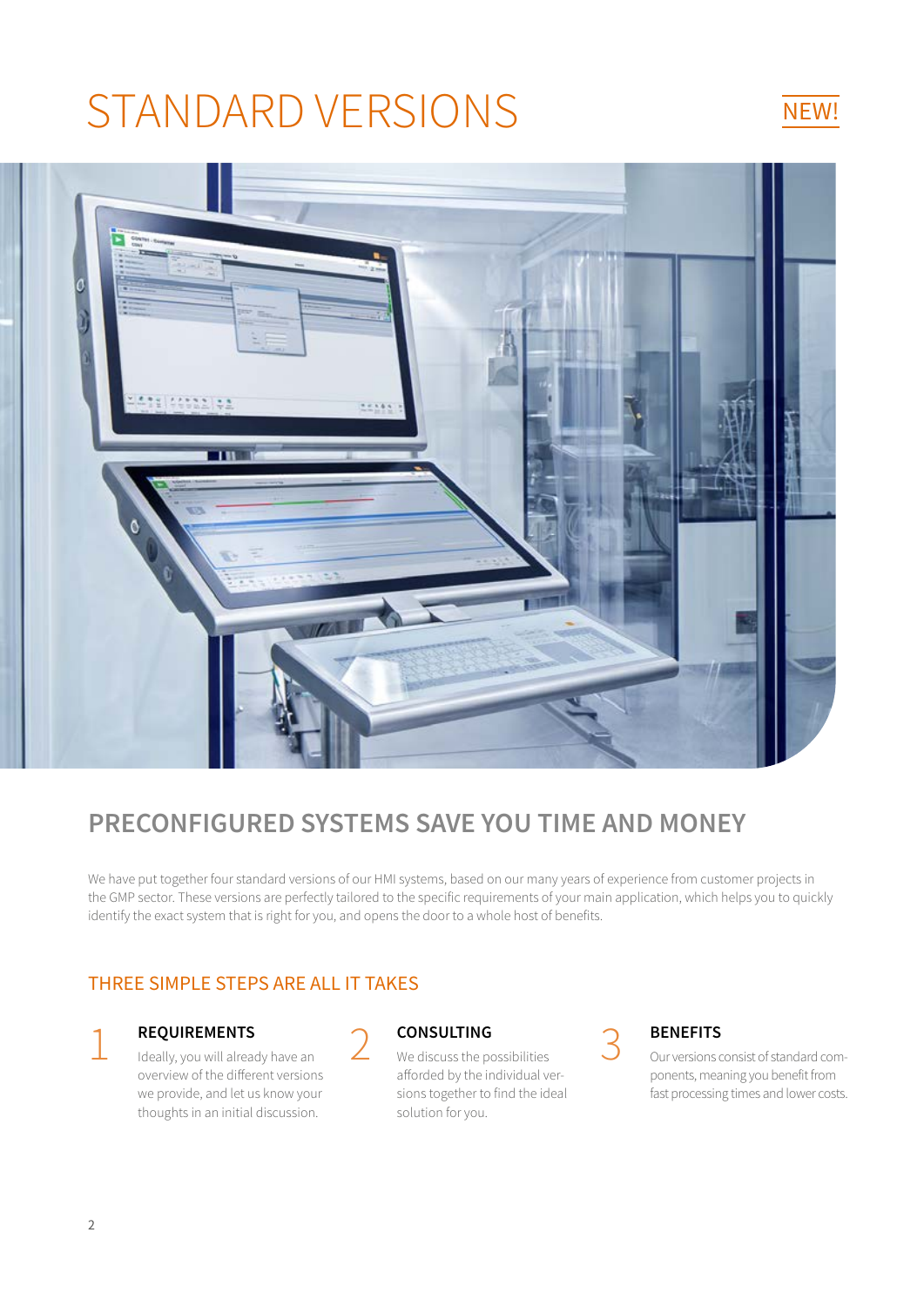

### LIGHT

When the main focus is the budget rather than computing power.

#### **BENEFITS**



Easy to operate thanks to resistive touch functionality compatible with almost all glove types.



Affordable entry-level version for GMPcompliant hardware solutions.



Ideal for projects on a budget.

#### AVAILABLE FOR THE FOLLOWING PRODUCTS:

WAVE 221

#### ALLROUND

Meets all the requirements for an MES system in the life science sector.

#### **BENEFITS**



Fat client/PC solution for Windows 10 applications; can be expanded with extensive interfaces and bundles.



All applications are based on Windows 10 with the required interfaces. RFID/ NFC authentication solutions (optional CONNECT BOX required).



The best equipment/performance ratio for an HMI system based on Windows 10.

#### AVAILABLE FOR THE FOLLOWING PRODUCTS:

WAVE | PILOT | CONTROL

### ENDPOINT

For virtualized server-based solutions via Microsoft TSE/RDP, Citrix, etc.

#### **BENEFITS**



Ideal for use with IGEL OS, ThinManager or similar endpoint solutions. Alternatively, it can also be used as a Windows thin client.



The perfect solution for getting the most out of your cleanroom with virtualized applications.



For use as a MES/DCS system, for KPI/ status displays, or cloud applications (e.g. Microsoft Azure).

#### AVAILABLE FOR THE FOLLOWING PRODUCTS:

WAVE | PILOT | CONTROL

#### PERFORMANCE

High-performance equipment for exceptional performance and interface requirements.

#### **BENEFITS**



Fat client/PC solution for use where computing power is required locally.



Designed for high-performance applications, redundant network connections, or extensive connectivity with terminal devices (e.g. chromatographs or analyzers).



Superb performance for demanding applications.

#### AVAILABLE FOR THE FOLLOWING PRODUCTS:

WAVE | PILOT | CONTROL



#### CUSTOM

Can't find the right PC configuration for your requirements? Don't worry, we can always offer you a customized solution. Our HMI systems are optionally available with features such as loudspeakers, an emergency shut-off function, and function keys, as well as customer-specific interfaces. We would be pleased to advise you.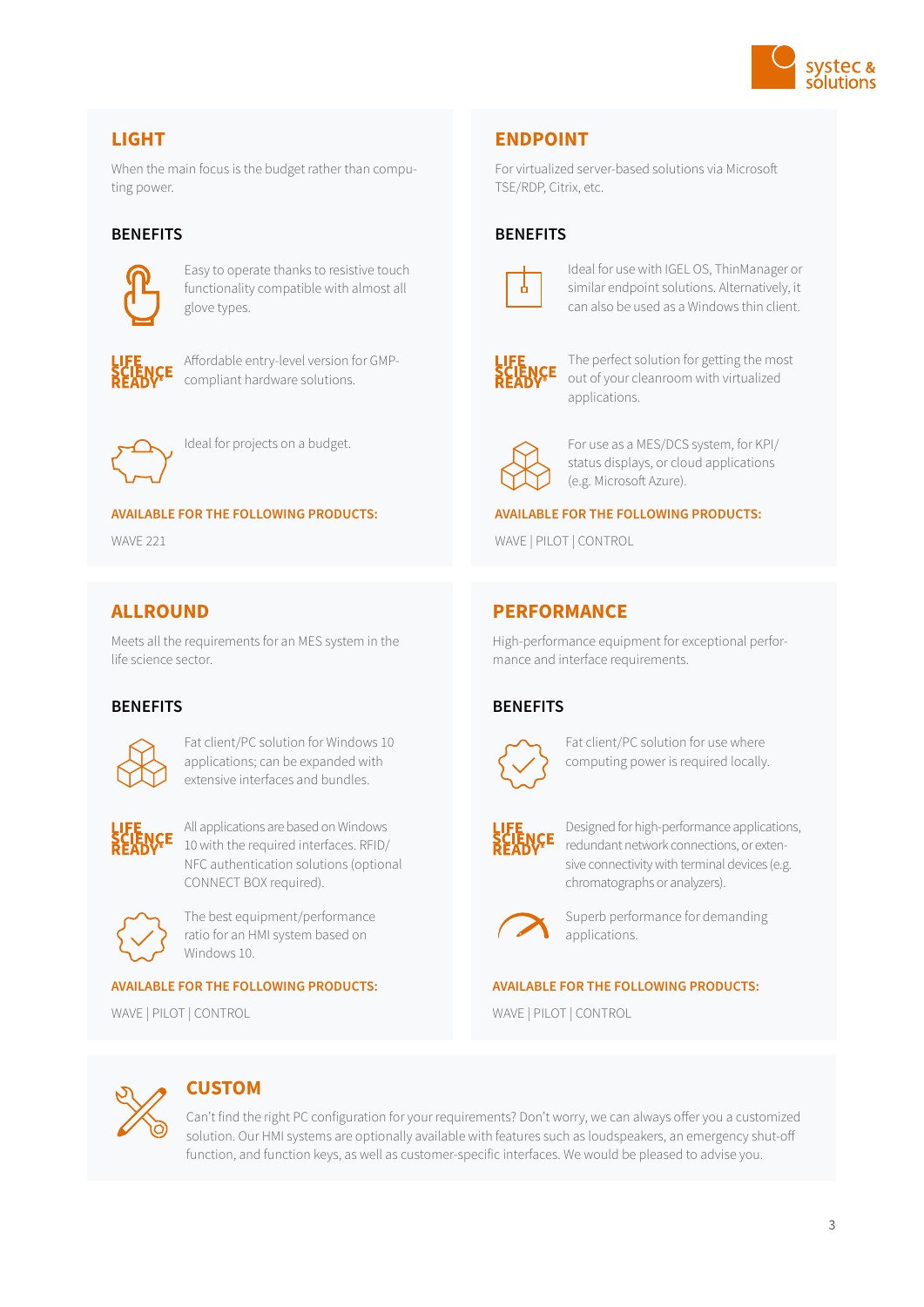# STANDARD VERSIONS

## NEW!

## TECHNICAL DATA | WAVE + PILOT

#### FEATURES

Basic

## LIGHT

available with WAVE 221

32 GB SSD 4 GB RAM Intel Celeron N2930 1.83 - 2.16 GHz 21" resistive touch display 1x USB 1x Gigabit Ethernet

#### ENDPOINT

available with WAVE 221 / 224 / 232<sup>1</sup> / 2551 and PILOT 217 / 219 / 221 128 GB SSD 8 GB RAM Intel Celeron N2930 1.83 - 2.16 GHz PCT multi-touch with optical bonding<sup>2</sup> 2x USB 2x Gigabit Ethernet 1x Bluetooth

#### OPERATING SYSTEMS

| Windows 10                       | Windows 10 license (LTSC<br>optional)                                                           |
|----------------------------------|-------------------------------------------------------------------------------------------------|
| <b>IGELOS</b>                    | <b>IGEL Endpoint OS</b>                                                                         |
| <b>OPTIONS</b>                   |                                                                                                 |
| Keyboard+                        | Glass or membrane keyboard                                                                      |
| Keyboard<br><b>RFID</b>          | Glass keyboard with RFID/<br>authentication                                                     |
| Forked<br>scanner<br>holder      | Forked scanner holder for<br>cable-based or Bluetooth                                           |
| Scanner<br>cradle                | Standard scanner cradles<br>(e.g. Zebra oder Datalogic)                                         |
| AC                               | Powersupply                                                                                     |
| DC.                              | Powersupply                                                                                     |
| RFID/NFC/<br>smartcard<br>reader | WAVE: CONNECT BOX at the<br>side<br>PILOT:RFID on the front                                     |
| <b>BUNDLES</b>                   |                                                                                                 |
| Duplex bundle                    | External DisplayPort<br>monitor interface,<br>2x additional USB (touch-<br>screen+ accessories) |
| Authentica-<br>tion bundle       | CONNECT BOX/RFID reader<br>for authentication,<br>e.g. for Nymi                                 |

| $\bullet$ | $\bullet$                |
|-----------|--------------------------|
|           |                          |
|           |                          |
|           |                          |
|           |                          |
|           |                          |
|           |                          |
|           | $\bullet$                |
|           | $\bullet$                |
|           | $\overline{\phantom{0}}$ |
|           |                          |
|           |                          |
|           |                          |
|           |                          |
|           |                          |
|           |                          |
|           |                          |
|           |                          |
|           | $\mathbf{1}$             |

<sup>1</sup> with FULL-HD resolution  $2$  55-inch model without optical bonding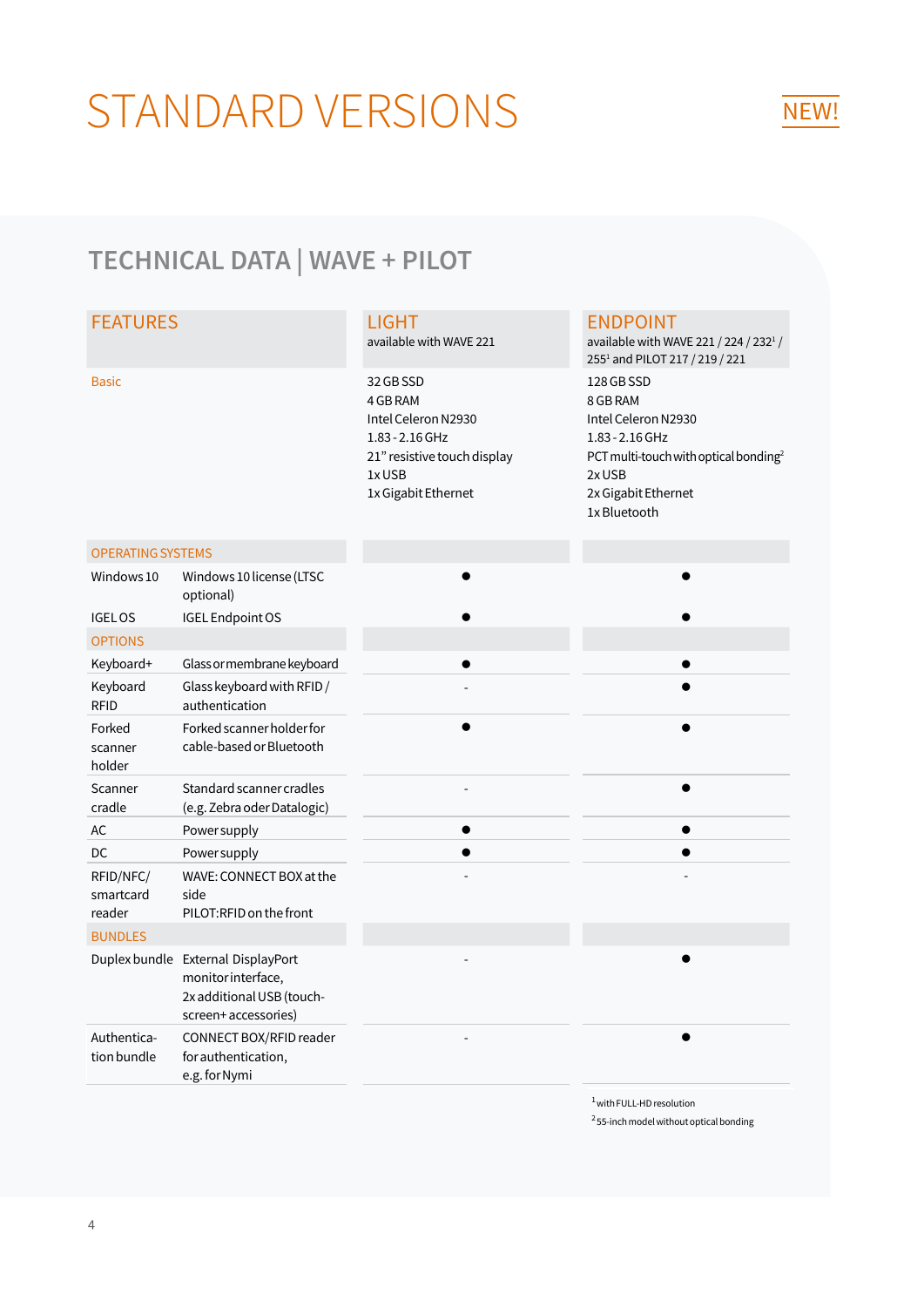

| <b>FEATURES</b>                  |                                                                                                              | <b>ALLROUND</b><br>available with WAVE 221 / 224 / 227 /<br>232 / 255 and PILOT 217 / 219 / 221                                                                             | <b>PERFORMANCE</b><br>available with WAVE 221 / 224 / 227 /<br>232 / 255 and PILOT 217 / 219 / 221                                                                                              |  |
|----------------------------------|--------------------------------------------------------------------------------------------------------------|-----------------------------------------------------------------------------------------------------------------------------------------------------------------------------|-------------------------------------------------------------------------------------------------------------------------------------------------------------------------------------------------|--|
| <b>Basic</b>                     |                                                                                                              | 128 GB SSD<br>8 GB RAM<br>Intel i5-7300U (2.6 - 3.5 GHz)<br>Dual-Core<br>PCT multi-touch with optical bonding <sup>2</sup><br>2x USB<br>1x Gigabit Ethernet<br>1x Bluetooth | 256 GB SSD<br>16 GB RAM<br>Intel i7-8665UE (1.7 - 4.4 GHz)<br>Quad-Core<br>PCT multi-touch with optical bonding <sup>2</sup><br>4x USB<br>2x Gigabit Ethernet<br>1x Bluetooth<br>1x DisplayPort |  |
| <b>OPERATING SYSTEMS</b>         |                                                                                                              |                                                                                                                                                                             |                                                                                                                                                                                                 |  |
| Windows 10                       | Windows 10 license (LTSC<br>optional)                                                                        |                                                                                                                                                                             |                                                                                                                                                                                                 |  |
| <b>IGELOS</b>                    | <b>IGEL Endpoint OS</b>                                                                                      |                                                                                                                                                                             |                                                                                                                                                                                                 |  |
| <b>OPTIONS</b>                   |                                                                                                              |                                                                                                                                                                             |                                                                                                                                                                                                 |  |
| Keyboard+                        | Glass or membrane keyboard                                                                                   |                                                                                                                                                                             | $\bullet$                                                                                                                                                                                       |  |
| Keyboard<br><b>RFID</b>          | Glass keyboard with RFID /<br>authentication                                                                 |                                                                                                                                                                             |                                                                                                                                                                                                 |  |
| Forked<br>scanner<br>holder      | Forked scanner holder for<br>cable-based or Bluetooth                                                        |                                                                                                                                                                             |                                                                                                                                                                                                 |  |
| Scanner<br>cradle                | Standard scanner cradles<br>(e.g. Zebra oder Datalogic)                                                      |                                                                                                                                                                             |                                                                                                                                                                                                 |  |
| AC                               | Powersupply                                                                                                  |                                                                                                                                                                             |                                                                                                                                                                                                 |  |
| DC                               | Powersupply                                                                                                  |                                                                                                                                                                             |                                                                                                                                                                                                 |  |
| RFID/NFC/<br>smartcard<br>reader | WAVE: CONNECT BOX at the<br>side<br>PILOT:RFID on the front                                                  |                                                                                                                                                                             |                                                                                                                                                                                                 |  |
| <b>BUNDLES</b>                   |                                                                                                              |                                                                                                                                                                             |                                                                                                                                                                                                 |  |
|                                  | Duplex bundle External DisplayPort<br>monitor interface,<br>2x additional USB (touch-<br>screen+accessories) |                                                                                                                                                                             |                                                                                                                                                                                                 |  |
| Authentica-<br>tion bundle       | CONNECT BOX/RFID reader<br>for authentication,<br>e.g. for Nymi                                              |                                                                                                                                                                             |                                                                                                                                                                                                 |  |

 $^2$ 55-inch model without optical bonding

 $2$  55-inch model without optical bonding

5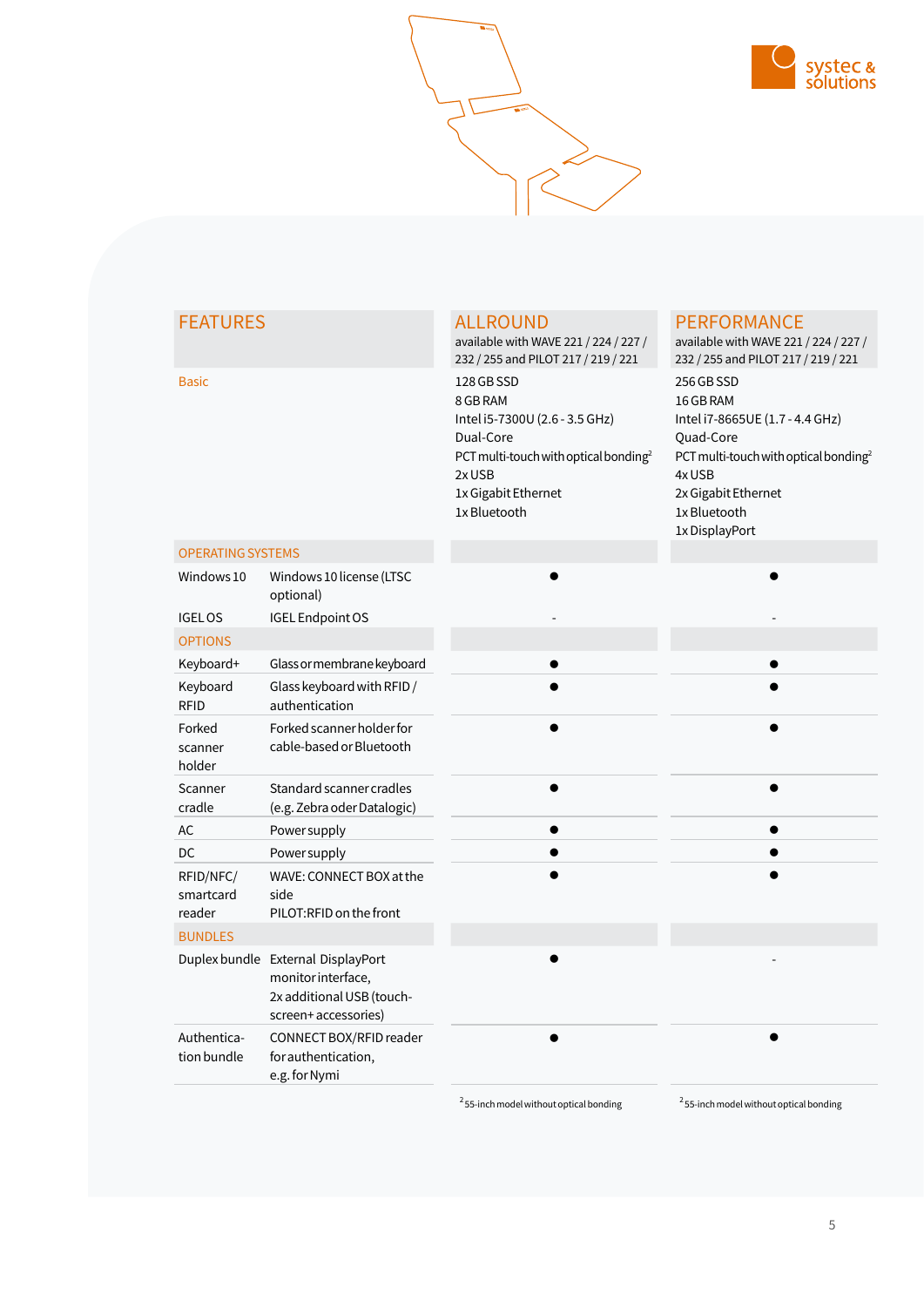# STANDARD VERSIONS

# NEW!

# TECHNICAL DATA | CONTROL

## **FEATURES**

|  |  | c. |  |
|--|--|----|--|
|  |  |    |  |

|                   | available with CONTROL 217 / 221 / 224 and<br>232 <sup>1</sup>                                                                                                                              | available with CONTROL 217 / 221 / 224 and<br>232                                                                                                                                                    |
|-------------------|---------------------------------------------------------------------------------------------------------------------------------------------------------------------------------------------|------------------------------------------------------------------------------------------------------------------------------------------------------------------------------------------------------|
| <b>Basic</b>      | 128 GB SSD<br>8 GB RAM<br>Intel Celeron N2930 (1.83 - 2.16 GHz)<br>PCT multi-touch with optical bonding <sup>2</sup><br>2x USB<br>2x Gigabit Ethernet<br>1x VGA<br>1x RS232<br>1x Bluetooth | 128 GB SSD<br>8 GB RAM<br>Intel i5-7300U (2.6 - 3.5 GHz) Dual-Core<br>PCT Multi-Touch mit Optical Bonding <sup>2</sup><br>4x USB<br>2x Gigabit Ethernet<br>1x DisplayPort<br>1x HDMI<br>1x Bluetooth |
| Operating systems | Windows 10<br><b>IGELOS</b>                                                                                                                                                                 | Windows 10                                                                                                                                                                                           |
| <b>Options</b>    | Front panel bolts<br>Front panel holes<br>AC power supply<br>DC power supply                                                                                                                | Front panel bolts<br>Front panel holes<br>AC power supply<br>DC power supply                                                                                                                         |
|                   |                                                                                                                                                                                             |                                                                                                                                                                                                      |

ALLROUND

<sup>1</sup> with FULL-HD resolution

#### FEATURES PERFORMANCE

| <b>Basic</b> |  |  |
|--------------|--|--|

|                          | available with CONTROL 217 / 221 / 224 and<br>232                                                                                                                                                                  |
|--------------------------|--------------------------------------------------------------------------------------------------------------------------------------------------------------------------------------------------------------------|
| Basic                    | 256 GB SSD<br>16 GB RAM<br>Intel i7-8665UE (1.7 - 4.4 GHz) Quad-Core<br>PCT Multi-Touch mit Optical Bonding <sup>2</sup><br>4x USB<br>2x Gigabit Ethernet<br>1x DisplayPort<br>1x USB-C<br>1xRS232<br>1x Bluetooth |
| <b>Operating systems</b> | Windows 10                                                                                                                                                                                                         |
| <b>Options</b>           | Front panel bolts<br>Front panel holes<br>AC power supply<br>DC power supply                                                                                                                                       |

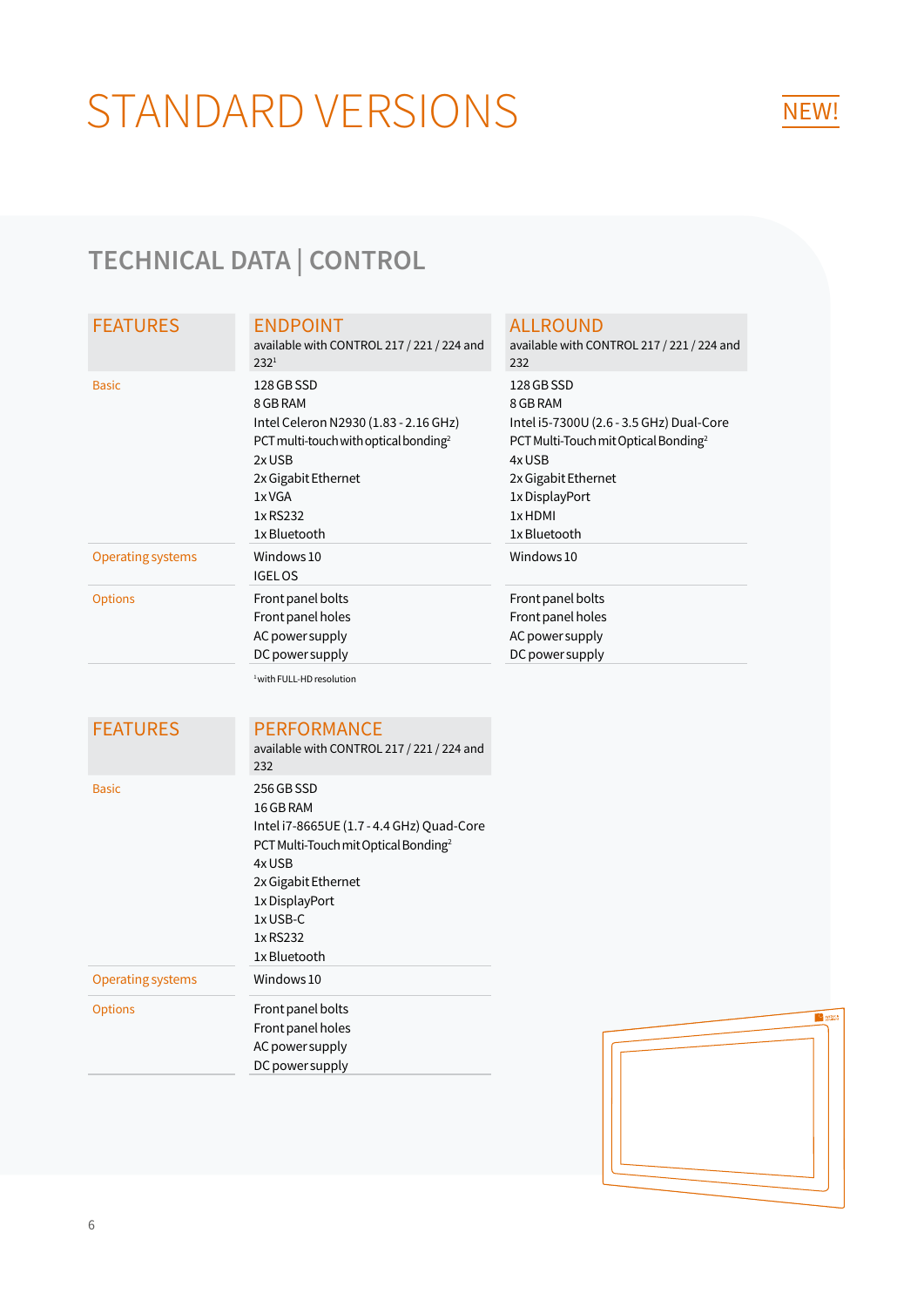

# Do you have any questions?

Our service team will be happy to help:

Phone: +49 721 66351 0 talk@systec-solutions.com